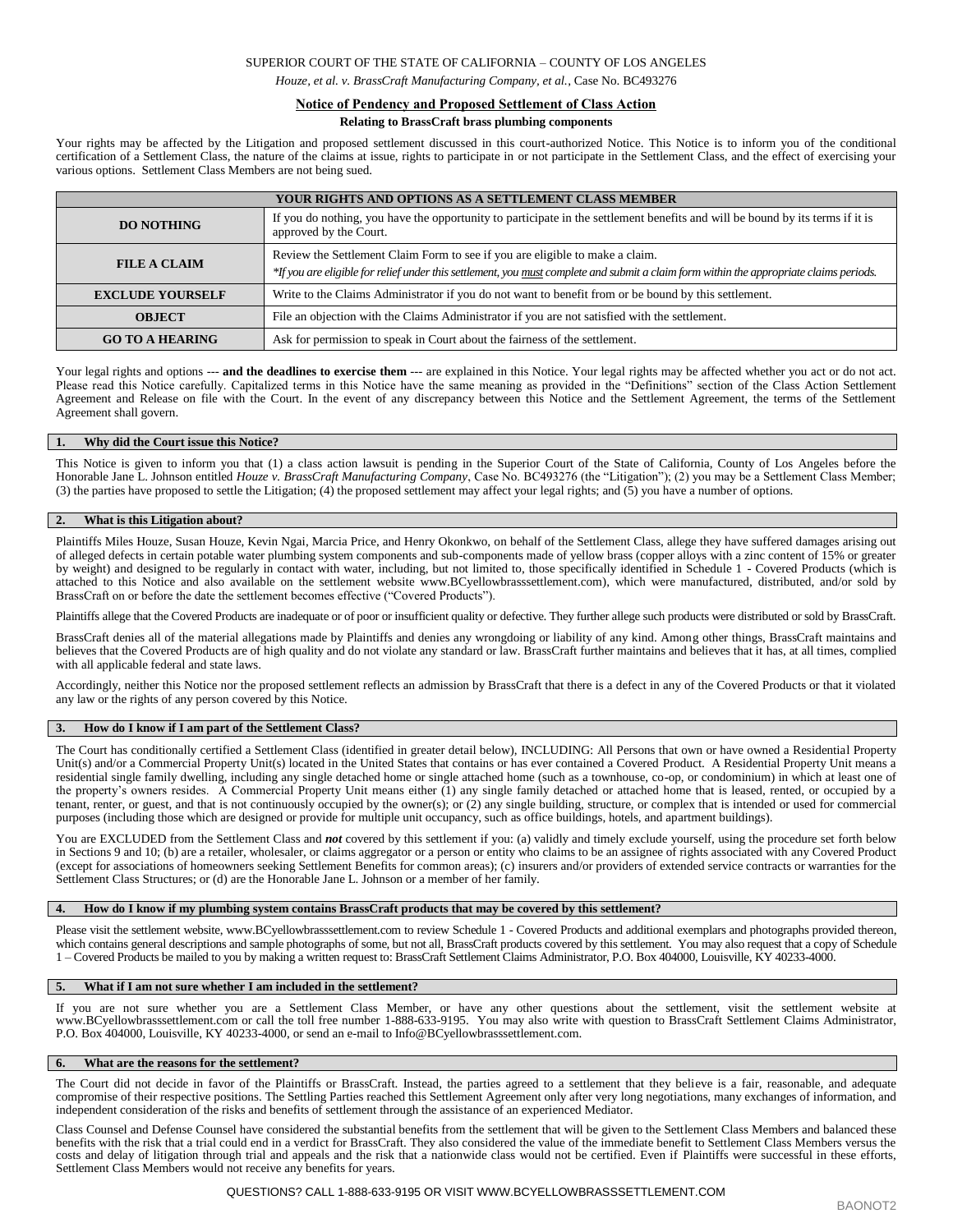## **7. What does the settlement provide?**

**Benefits.** If the proposed settlement is ultimately approved by the Court, it will provide several forms of relief to Claimants in the Settlement Class based on the specific defect, as verified and accepted by the Claims Administrator. In return for the relief described below, the Settlement Class Members release their rights to pursue any claims against BrassCraft and related entities relating to the claims at issue in this Litigation. The Settlement Class Members who participate will not release their rights to pursue any claims against Defendant EZ-Flo International, Inc. and those claims will continue in the Litigation.

To be eligible for any Settlement Benefits, you must complete the Claim Form per its instructions, include the required documentation, and mail it to the address in the instructions so that it is postmarked timely. A Claim Form is enclosed, but you can obtain additional Claim Forms from the settlement website, www.BCyellowbrasssettlement.com or by written request to: BrassCraft Settlement Claims Administrator, P.O. Box 404000, Louisville, KY 40233-4000. The documentation required to be eligible for Settlement Benefits is detailed in the Claim Form.

For the purposes of this Section, the following definitions describe Eligible Conditions associated with Covered Products for which a Claimant may be entitled to Settlement Benefits:

- (A) "**Exterior Meringue Deposit**" means white or green zinc oxide deposits on a Covered Product, which deposits are observed within ten (10) years after each such product's Date of Manufacture.
- (B) "**Leak**" means the visible unintended passage of water, at a rate of at least six (6) visible drops per hour, from the interior to the exterior of a Covered Product related to any failure of the Covered Product's brass alloy, occurring within ten (10) years after each such product's Date of Manufacture, or within fifteen (15) years after the Date of Manufacture if the Claimant has validly elected the additional five (5) year extension of Settlement Benefits for Leaks only.
- (C) "**Occlusion**" means a reduction in water flow capacity due to zinc oxide build-up as a result of corrosion in a Covered Product occurring within ten (10) years after the Covered Product's Date of Manufacture, that causes the water flow rate to drop below the minimum requirements when measured under the following protocols: (a) supply stop valves – ASME A112.18.1 Section 5.4 and Table 1; (b) water connectors – ASME A112.18.6 Section 5.4 and Table 1; and (c) all other Covered Products – a fifty (50) percent obstruction to the path of the water flow. A reduction in water flow capacity of a Covered Product due to mineral deposits, sediment, and/or debris other than from corrosion of a Covered Product itself does not qualify.
- (D) "**Inoperable Valve**" means a valve handle assembly on a Covered Product that cannot be turned to an open or closed position, or can only be turned to an open or closed position with the exertion of force in excess of fifteen (15) foot-pounds of torque (as tested in accordance with ASME A112.18.1, Section 5.5 and Table 2), due to zinc oxide, copper oxide, or other Covered Product corrosion product build-up as a result of corrosion of the Covered Product, which condition occurs within ten (10) years after the Covered Product's Date of Manufacture. Valves that are inoperable due to calcium or other mineral deposits do not qualify.

The following conditions DO NOT constitute an Eligible Condition under the Settlement Agreement, and Settlement Benefits will not be provided for any Covered Product with such conditions: (1) damage or malfunction caused by the failure of components other than those manufactured or distributed by BrassCraft; (2) damage or malfunction caused by Misuse; (3) damage or malfunction caused by Improper Workmanship; and/or (4) damage or malfunction caused by maintenance that is inconsistent with BrassCraft's maintenance instructions.

## **A. SETTLEMENT BENEFITS FOR EXTERIOR MERINGUE DEPOSITS**

Residential Property Unit Owners – BrassCraft has agreed to provide owners of Residential Property Units with their choice of the following two mutually exclusive benefits for each qualifying Covered Product: (a) a replacement part for no more than fifteen (15) Covered Products per Residential Property Unit; or (b) five (5) years of extended Settlement Benefit coverage for Leaks only, in addition to the ten (10) year Settlement Benefit coverage, for a total of fifteen (15) years of Settlement Benefit coverage from the Date of Manufacture (with no limit on the number of Covered Products with Exterior Meringue Deposits in each Residential Property Unit that may be covered).

Commercial Property Unit Owners – BrassCraft has agreed to provide owners of Commercial Property Units the following benefits for each qualifying Covered Product: five (5) years of extended Settlement Benefit coverage for Leaks only, in addition to the ten (10) year Settlement Benefit coverage, for a total of fifteen (15) years of Settlement Benefit coverage from the Date of Manufacture (with no limit on the number of Covered Products with Exterior Meringue Deposits in each Commercial Property Unit that may be covered).

## **B. SETTLEMENT BENEFITS FOR LEAKS**

For each qualifying Covered Product with a Leak, BrassCraft has agreed to provide Claimants with the following benefits: (a) cash reimbursement for the Replacement Part; and (b) cash reimbursement for the reasonable, out-of-pocket labor costs incurred to repair and/or replace the part in accordance with the reasonable labor costs for plumbing professionals in the relevant market area.

Property Damage – For each qualifying Covered Product with a Leak, BrassCraft has agreed to provide Claimants who incurred property damage as a direct and proximate result of the Leak with the following benefits: (a) cash reimbursement for the reasonable out-of-pocket property damage costs incurred, limited to a maximum of \$5,000 per Residential Property Unit or Commercial Property Unit. Claimants may not recover property damage costs covered and paid by insurers, but may recover for deductibles not paid by insurance.

## **C. SETTLEMENT BENEFITS FOR OCCLUSIONS**

For each qualifying Covered Product with an Occlusion, BrassCraft has agreed to provide a Replacement Part to owners of Residential Property Units and Commercial Property Units. Claimants are entitled to Replacement Parts for a maximum of three (3) Covered Products with Occlusions per Property Unit.

## **D. SETTLEMENT BENEFITS FOR INOPERABLE VALVES**

For each qualifying Covered Product with an Inoperable Valve, BrassCraft has agreed to provide a Replacement Part to owners of Residential Property Units and Commercial Property Units. Claimants are entitled to Replacement Parts for a maximum of three (3) Covered Products with Inoperable Valves per Property Unit.

The complete terms of the settlement are in the Settlement Agreement, which is available on the settlement website www.BCyellowbrasssettlement.com. You may also obtain a copy of the Agreement by sending a written request to: BrassCraft Settlement Claims Administrator, P.O. Box 404000, Louisville, KY 40233-4000, or by accessing the public docket for the Court.

## **8. What do I need to do to participate in the settlement?**

To obtain any Settlement Benefits from BrassCraft, you must follow the instructions on the Claim Form. All Claim Forms, together with supporting photographs, documentation and any other information, as applicable, must be mailed by first-class United States Mail, postage prepaid, to the Claims Administrator:

> BrassCraft Claims Administrator P.O. Box 404000, Louisville, KY 40233-4000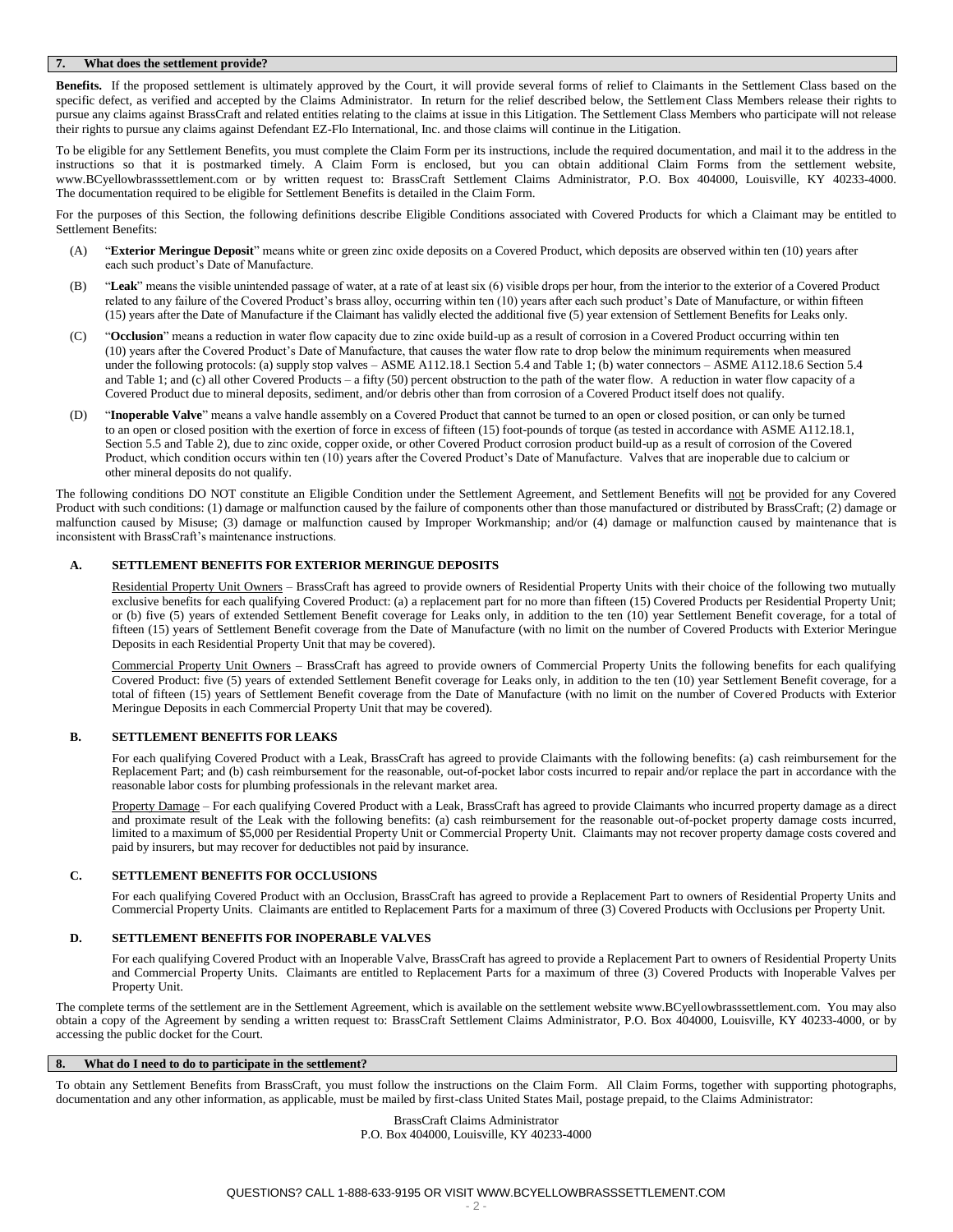You cannot submit your Claim Form and accompanying materials by telephone or on the Internet. If you change your address and want to receive a Claim Form or any Settlement Benefits owed to you by BrassCraft at your new address, you should notify the Claims Administrator of your new address by either (i) visiting www.BCyellowbrasssettlement.com and providing your new address or (ii) sending written notice of your change of address to the Claims Administrator at the address above.

If you did not receive a Claim Form by mail, or if you need to obtain one or more additional Claim Forms, you can get one in any of the following ways: (1) by downloading a Claim Form at the Claims Administrator's website, www.BCyellowbrasssettlement.com; (2) by requesting a Claim Form be mailed to you by calling the Claims Administrator's toll-free telephone number, 1-888-633-9195; or (3) by requesting a Claim Form be mailed to you by writing to the BrassCraft Settlement Claims Administrator, P.O. Box 404000, Louisville, KY 40233-4000.

In signing the Claim Form, you submit under penalty of perjury, which means that you are swearing under oath that the statements you make in your form are true. The submission of a false claim may be a criminal offense.

#### **9. What is the deadline for submitting a Claim Form?**

For claims based on Exterior Meringue Deposits, Occlusions, or Inoperable Valves, Settlement Class Members must complete and submit a Claim Form and supporting documentation no later than three (3) years after the Effective Date of this Settlement Agreement.

For claims based on Leaks, Settlement Class Members must complete and submit a Claims Form and supporting documentation within ninety (90) days of the Effective Date or within ninety (90) days of the date of a leak in the Covered Product, whichever date is later.

Property damage claims covered by this Settlement Agreement must be submitted within two (2) years of the date the property damage occurred.

Effective Date is the first date by which any Final Order and Judgment entered pursuant to the Settlement Agreement becomes final. Updates as to the Effective Date will appear on the Claims Administrator's website[, www.BCyellowbrasssettlement.com.](http://www.bcyellowbrasssettlement.com/) 

## **10. How and when will the Claims Administrator process claims for Settlement Benefits?**

**Validation of Claims for Benefits.** For Claim Forms submitted within the appropriate claims periods as noted in paragraph 9 above, the Claims Administrator will begin reviewing all such Claim Forms and required supporting documentation if, following the Fairness Hearing, the Court grants final approval of the Class Settlement and, after entry by the Court of the Final Approval Order and the Judgment therein, no Notice of Appeal of the Judgment or any order in the Action has been filed, the time provided for any such appeal has expired, and any right to take any such appeal has been waived or otherwise lost, or each such appeal that has been taken has been finally adjudicated and the Judgment and Final Approval Order have been upheld in all respects by each such final adjudication. If you timely submit a Claim Form, the Claims Administrator will evaluate it based on all the information and documentation you have provided. If you fail to provide all information, documents, or photographs required by the Claim Form, the Claims Administrator will notify you in writing of your failure to do so. The missing information, documents, or photographs must be received by the Claims Administrator (or postmarked) within 30 days from the postmarked date of that written notice of your failure to provide all necessary information, documents, or photographs. Failure to comply will result in a denial of your claim.

For Settlement Claims timely and completely submitted *before* the Effective Date of the settlement, the Claims Administrator shall use best efforts to resolve such claims within sixty (60) days of the Effective Date of the settlement. For Settlement Claims due, or otherwise timely and completely submitted *after* the Effective Date of the settlement, the Claims Administrator shall use best efforts to accept or deny such claims within ninety (90) days of the submission of the Settlement Claim. Settlement Class Members who have already received any form of compensation related to a particular Covered Product will not be eligible for further Settlement Benefits for that particular Covered Product.

**Denial of Claims for Benefits.** If your Claim Form and accompanying materials do not meet all of the requirements of the settlement, your claim will be deemed invalid, the Claims Administrator will deny your claim, you will not receive any Settlement Benefits, and you will be informed in writing of that decision. In the event a Settlement Claim is denied by the Claims Administrator, the Settlement Class Member will be informed in writing of the denial of the claim and the reasons for the denial. The deadline to appeal the denial is 45 days from the date of mailing the written denial. Any appeal will be adjudicated by a Special Master who shall independently determine the validity of the claim. Instructions for appealing a decision of the Claims Administrator will be provided with all denied claims.

**Distribution of Settlement Benefits.** If you submit a Claim Form seeking benefits under the settlement, and it is determined that your Claim Form and accompanying materials present a valid claim and satisfy the eligibility criteria of the Agreement, you will receive the applicable Settlement Benefit(s) within a reasonable time following validation of your claim.

**No Settlement Benefits Until Appeal Exhaustion.** If any Notice of Appeal from the Final Approval Order or the Judgment provided therein is timely filed by any party, objector, claimant, or other person, the settlement will not be or become final or effective. BrassCraft will have no obligation to distribute any Settlement Benefits to any Settlement Class Member, unless and until each such appeal has been finally adjudicated and the Final Approval Order, including the Judgment therein, has been upheld in all respects by each such final adjudication.

#### **11. What am I giving up to get Settlement Benefits?**

**RELEASE**: If you are a Settlement Class Member and do not exclude yourself from the Settlement Class, final approval of this settlement will result in a release by you as otherwise specified in more detail in the Settlement Agreement of all claims against BrassCraft that arise out of or are related in any way to claims that the Covered Products are inadequate or of poor or insufficient quality or defective, due to corrosion, potential corrosion, or otherwise, which were alleged or could have been alleged in this Litigation or in similar actions. You also will not be able to recover against any third parties, including without limitation manufacturers, suppliers, distributors (including wholesale and retail distributors), builders, developers, contractors, design professionals, plumbers, installers or others (as well as their related entities) responsible for manufacturing, supplying, distributing, selling, installing, or specifying use of the Covered Products on any claims that the Covered Products are inadequate or of poor or insufficient quality or defective, due to corrosion, potential corrosion, or otherwise and relinquish the rights described in the Settlement Agreement as to such claims.

The complete terms of the settlement are in the Settlement Agreement, which is available on the settlement website www.BCyellowbrasssettlement.com. You may also obtain a copy of the Agreement by sending a written request to: BrassCraft Settlement Claims Administrator, P.O. Box 404000, Louisville, KY 40233-4000, or by accessing the public docket for the Court. The Settlement Agreement provides more detail regarding the release and describes the released claims with specific descriptions in necessary, accurate, legal terminology, so read it carefully. You can talk to the law firms representing the Settlement Class listed in the section "Do I have a lawyer in this case?" for free or you can, at your own expense, talk to your own lawyer if you have any questions about the released claims or what they mean.

#### **12. Do I have a lawyer in this case?**

Yes. The Court has appointed the following counsel for the Settlement Class: Kenneth Kasdan, Graham LippSmith, and Michael Turner of Kasdan LippSmith Weber Turner LLP, 19900 MacArthur Boulevard, Suite 850, Irvine, California 92612.

## **13. How will the lawyers for the Settlement Class be paid?**

If the Court approves the settlement, the Court will also determine what amount of attorneys' fees, costs and all other expenses should be paid to Class Counsel for their representation of Plaintiffs and the Settlement Class in this Litigation. Payment of attorneys' fees and expenses to Class Counsel will not reduce any benefits available to you as part of the settlement. BrassCraft has agreed to pay Class Counsel an amount to be fixed by the Court as reasonable attorneys' fees, costs, and all other expenses, so long as the amounts do not exceed, \$4,950,000.